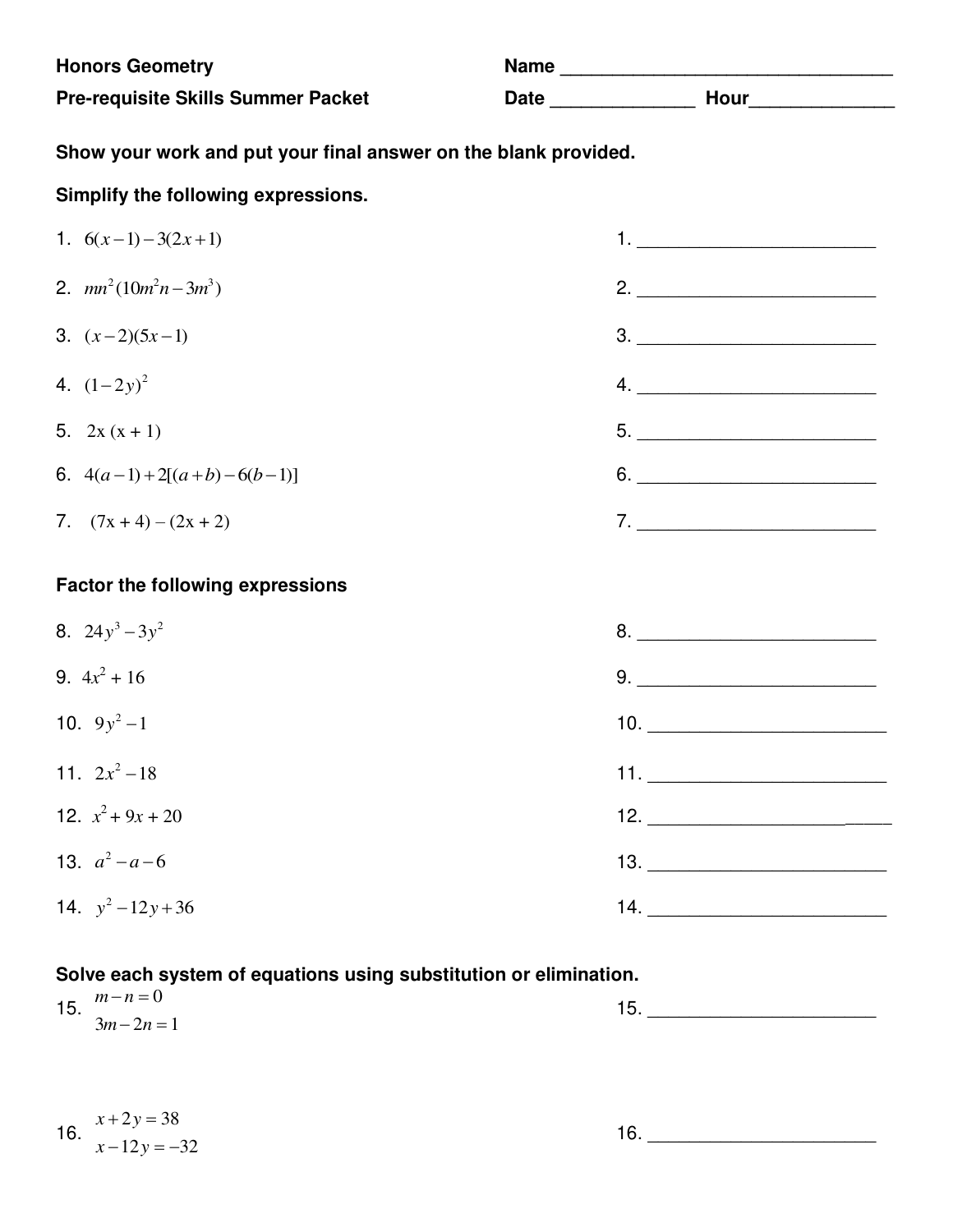#### **Solve the following system of equations by graphing.**

# 18.  $x + 4y = 12$  18.

## $x - y = 2$

**Simplify the following radical expressions.** 

$$
3. \ \frac{\sqrt{2}}{\sqrt{3}}
$$

$$
4. \ \frac{1}{\sqrt{2}}
$$

- 
- 
- 

8.  $(3\sqrt{2})^2$ 

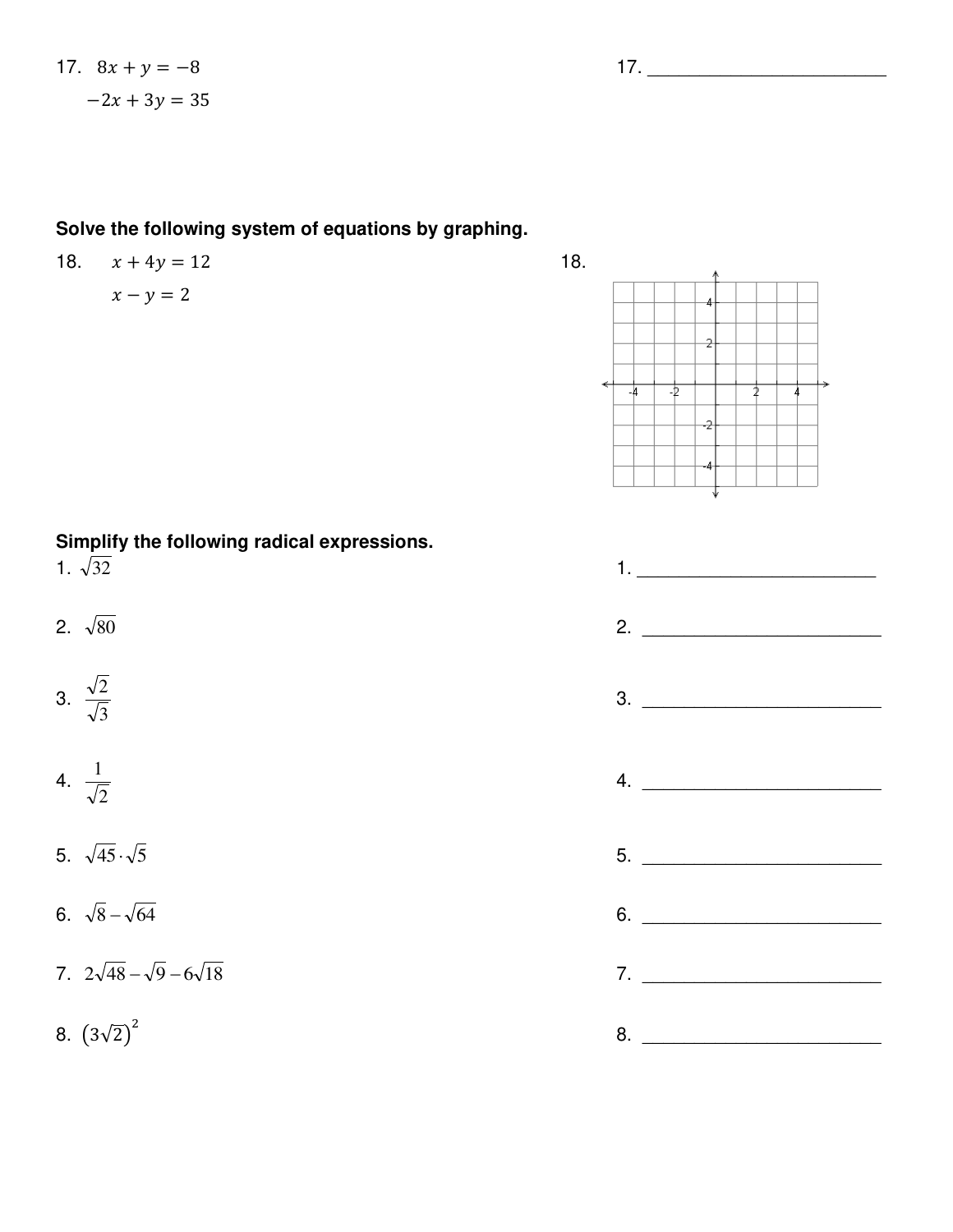### **Solve the following equations.**

1. 
$$
2a-1=3a+4
$$
  
\n2.  $2(d + 5) - 4(d - 5) = 0$   
\n3.  $4x = 3(4x - 3)$   
\n4.  $n^2-2n-24=0$   
\n5.  $n^2-36=0$   
\n6.  $\frac{t}{25} = \frac{471}{15}$   
\n7.  $\frac{4}{x+2} = \frac{16}{5+x}$   
\n8.  $\frac{6x+5}{4x+1} = \frac{3x-2}{2x-1}$ 

#### **Graph the following linear equations.**

1.  $3x-2y=2$  2.  $y=-4$ 



3. 
$$
y = -\frac{3}{4}
$$









 $x \hspace{1.5cm} 4.$